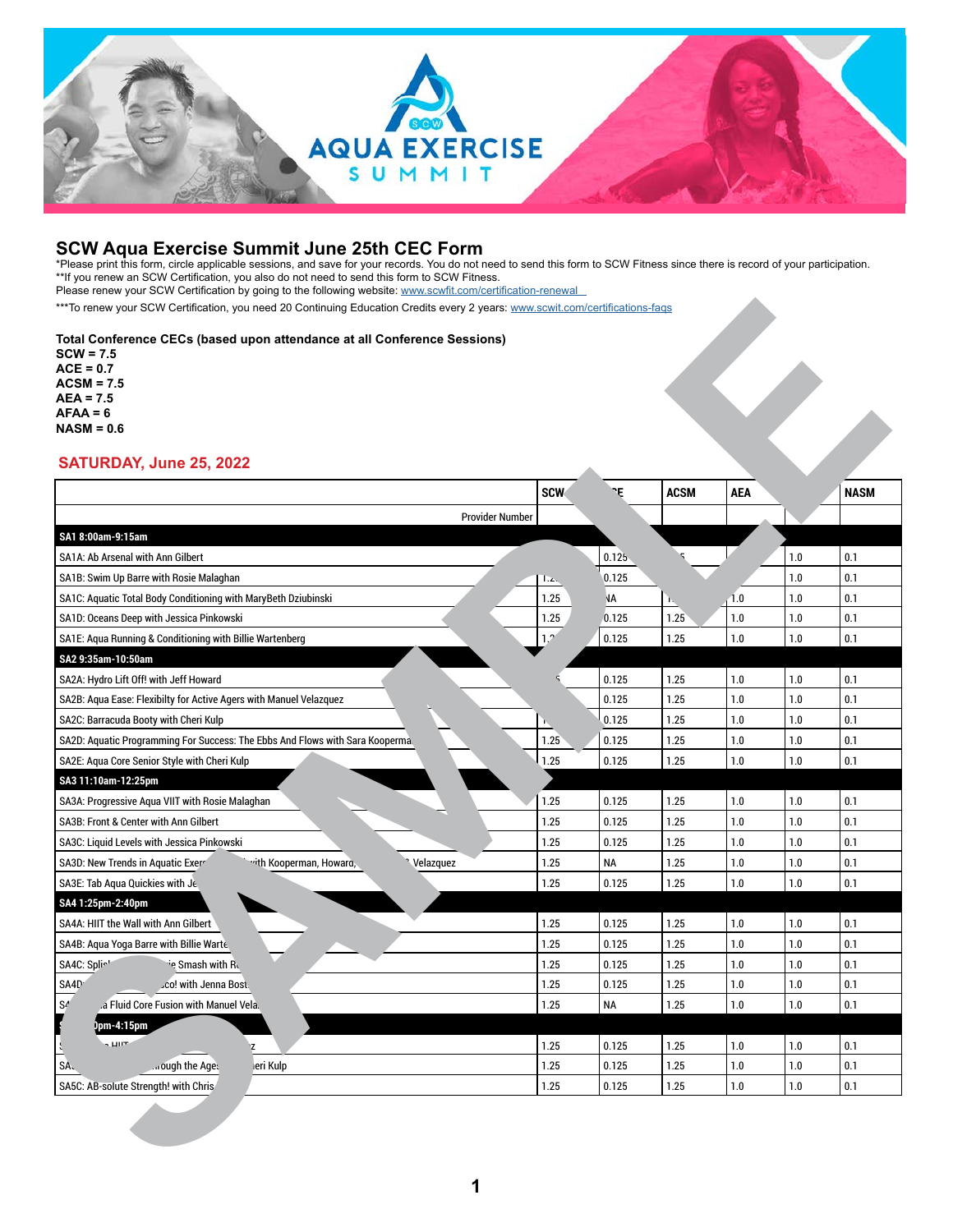

| SA5D: Cheeks for Weeks with Ann Gilbert                    | 1.25 | 0.125    | 1.25          | $1.0$                       | $1.0\,$ | 0.1     |
|------------------------------------------------------------|------|----------|---------------|-----------------------------|---------|---------|
| SA5E: H2O - Cue, Pace, Resist with MaryBeth Dziubinski     | 1.25 | 0.125    | 1.25          | $1.0\,$                     | 1.0     | $0.1\,$ |
| SA6 4:35pm-5:50pm                                          |      |          |               |                             |         |         |
| SA6A: Mix-Match Aqua Moves to the Max with Jeff Howard     | 1.25 | 0.125    | 1.25          | $\mathcal{F}^{\mathcal{E}}$ | $1.0$   | 0.1     |
| SA6B: Water Choreo & Knee Adaptation with Manuel Velazquez | 1.25 | 0.125    | 1.25          |                             | $1.0\,$ | 0.1     |
| SA6C: Power to the Pool with MaryBeth Dziubinski           | 1.25 | $\sf NA$ | 1.25          | $\sqrt{0}$                  | 1.0     | 0.1     |
| SA6D: Rising Tides with Cheri Kulp                         | 1.25 | 0.125    | $\mathcal{V}$ | $1.0\,$                     |         | 0.1     |
| SA6E: HIIT the Pool Running with Ann Gilbert               | 1.25 | 0.125    | 1.4           | 1.0                         |         | $0.1\,$ |
|                                                            |      |          |               |                             |         |         |
| <b>TOTALS</b>                                              |      |          |               |                             |         |         |
|                                                            |      |          |               |                             |         |         |
| Email Address: ____________________                        |      |          |               |                             |         |         |

|  | Email Address: __ |  |
|--|-------------------|--|
|--|-------------------|--|